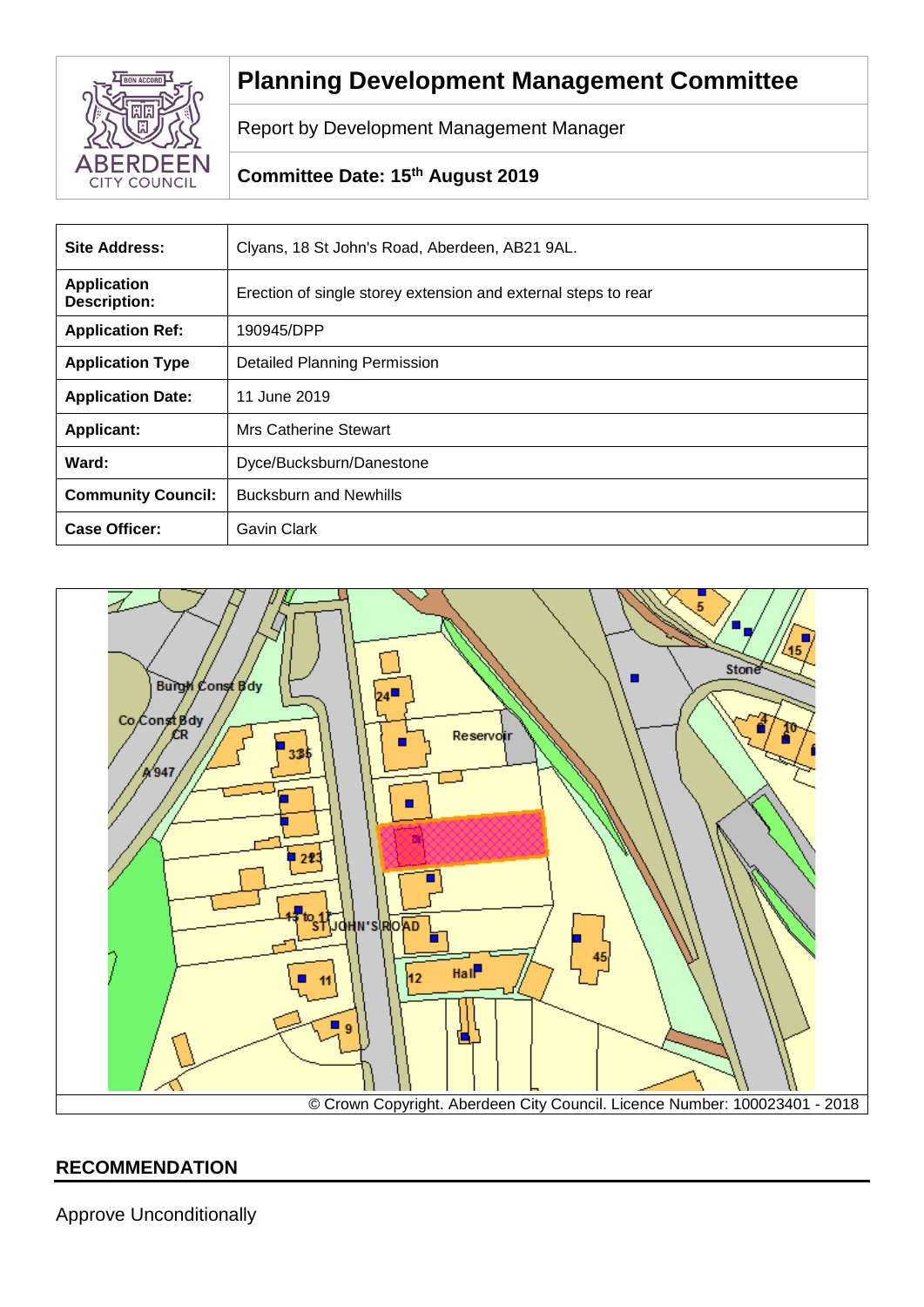## **APPLICATION BACKGROUND**

#### **Site Description**

The application property is a 1½ storey granite-built dwelling located within a well-established residential area in Bucksburn. The proposal has a western facing principal elevation, which fronts onto St John's Road. An extensive area of garden ground is located to the rear, which slopes from west to east. The dwelling has not been extended previously. There are two outbuildings located within the rear garden of the property and a summerhouse has recently been erected near the rear boundary. St John's Road is a cul-de-sac.

#### **Relevant Planning History**

None

### **APPLICATION DESCRIPTION**

### **Description of Proposal**

Erection of a single storey extension to the rear of the dwelling. The extension, which would be built on a sloping area of rear garden ground would vary in height from approximately 4.5m – 4.9m, would have a projection of 8.85m (the rear steps would extend out by another 2m), and a width of 8.73m. Its floor area would be approximately 79 sqm.

Internally, the extension would include a utility room, hall, bedroom (with en-suite) and kitchen/ living area. The extension would be finished with a smooth render basecourse, grey dash render/ harling and a slate roof. Two windows (serving a bedroom and en-suite) would be located on the south elevation, an access door and three roof lights would be located on the north elevation and four roof lights two windows and an access door would be located on the east (rear) elevation.

The proposal has been amended since the original submission to reduce the overall length (by 0.65m) and width (by 0.3m) of the extension, remove some windows and alter the design of the roof (partial pitched rather than flat) and removed decking at the rear of the extension.

### **Supporting Documents**

All drawings and supporting documents listed below can be viewed on the Council's website at: [https://publicaccess.aberdeencity.gov.uk/online](https://publicaccess.aberdeencity.gov.uk/online-applications/applicationDetails.do?activeTab=documents&keyVal=PSXA4CBZGS600)[applications/applicationDetails.do?activeTab=documents&keyVal=PSXA4CBZGS600.](https://publicaccess.aberdeencity.gov.uk/online-applications/applicationDetails.do?activeTab=documents&keyVal=PSXA4CBZGS600)

- Parking Survey
- Topographical Plan
- Supporting Statement
- Drainage Calculations

### **Reason for Referral to Committee**

The application has been referred to the Planning Development Management Committee because there have been six or more timeous letter of objection and a letter of objection has also been received from Bucksburn and Newhills Community Council.

### **CONSULTATIONS**

**ACC - Roads Development Management Team** – initially requested the submission of a parking survey to review the capacity on the surrounding road network. Following the submission of this survey, which indicated adequate capacity, there is no objection to the planning application. They also confirmed no objection with regards to the proposed soakaway.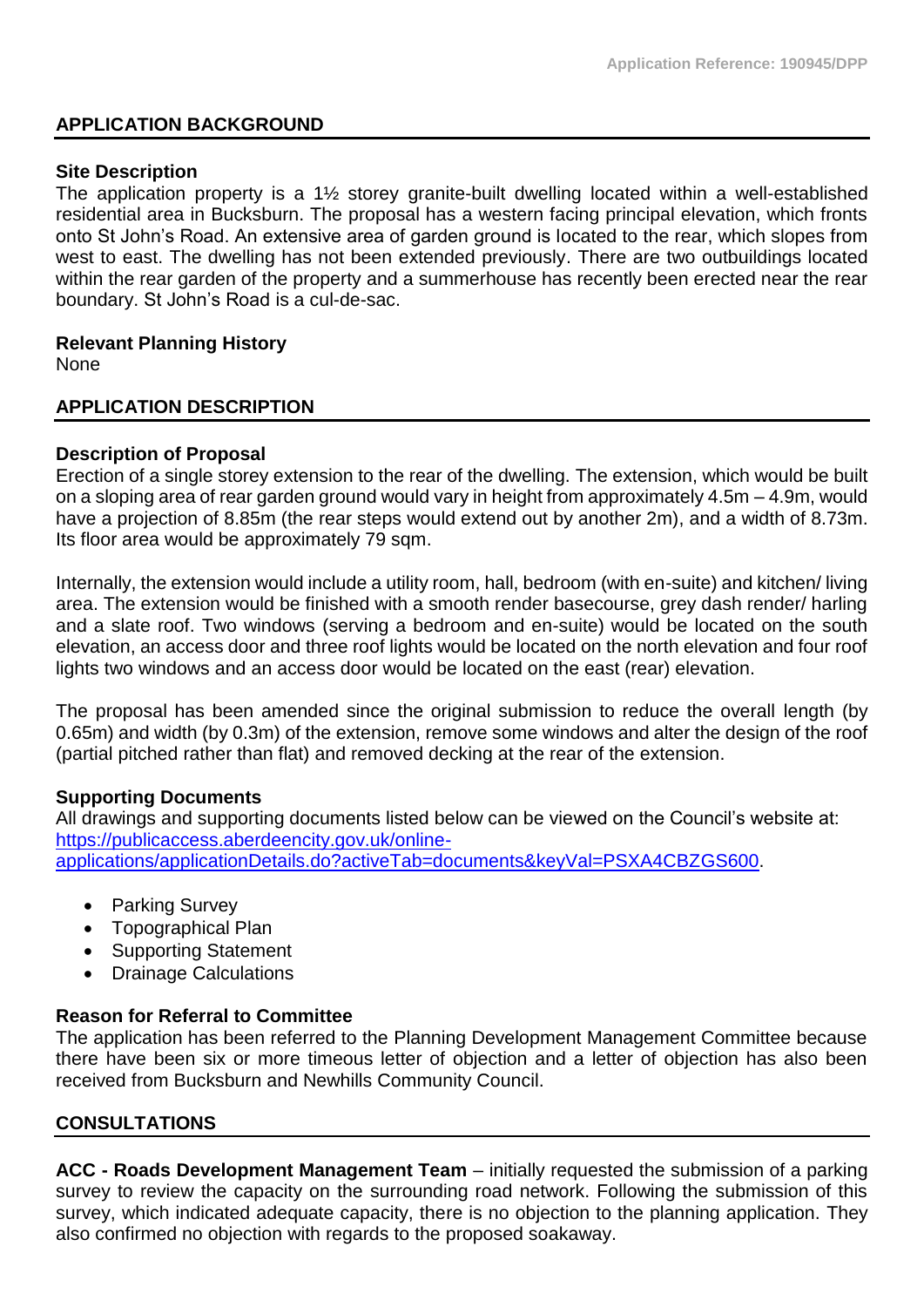**Bucksburn and Newhills Community Council** – make the following comments on the application:

- 1. The extension in size, elevation and floor area would dominate the existing dwelling and there are no other extensions of this size in the surrounding area;
- 2. The extension would fail to comply with the Householder Development Guide;
- 3. The materials proposed do not complement the existing property;
- 4. Concerns were highlighted with regards to drainage required for the extension; and
- 5. Concerns relating to on-street parking, and the additional demand as a result of the extension.

# **REPRESENTATIONS**

7 written representation (not including supplementary comments received from the same person) expressing objection to the proposal have been received. The matters raised can be summarised as follows:

- 1. The footprint of the extension would not be in keeping with the character of the surrounding area;
- 2. The proposed extension would have a detrimental impact on surrounding residential amenity;
- 3. The proposed extension would have an adverse impact on the levels of privacy afforded to neighbouring properties;
- 4. The submitted plans are in-accurate;
- 5. The proposal would have an adverse impact in terms of parking in the surrounding area;
- 6. Concerns were highlighted with regards to flooding and the drainage soakaway that is proposed within the curtilage of the property;
- 7. Issues highlighted with regards to the land ownership certificate;
- 8. The materials proposed are not in keeping with the character of the surrounding area.

# **MATERIAL CONSIDERATIONS**

# **Legislative Requirements**

Sections 25 and 37(2) of the Town and Country Planning (Scotland) Act 1997 require that where, in making any determination under the planning acts, regard is to be had to the provisions of the Development Plan and that determination shall be made in accordance with the plan, so far as material to the application unless material considerations indicate otherwise.

# **Aberdeen City and Shire Strategic Development Plan (2014) (SDP)**

The purpose of the SDP is to set a spatial strategy for the future development of the Aberdeen City and Shire. The general objectives of the plan are promoting economic growth and sustainable economic development which will reduce carbon dioxide production, adapting to the effects of climate change, limiting the use of non-renewable resources, encouraging population growth, maintaining and improving the region's built, natural and cultural assets, promoting sustainable communities and improving accessibility.

From the 29 March 2019, the Strategic Development Plan 2014 will be beyond its five-year review period. In the light of this, for proposals which are regionally or strategically significant or give rise to cross boundary issues between Aberdeen City and Aberdeenshire, the presumption in favour of development that contributes to sustainable development will be a significant material consideration in line with Scottish Planning Policy 2014.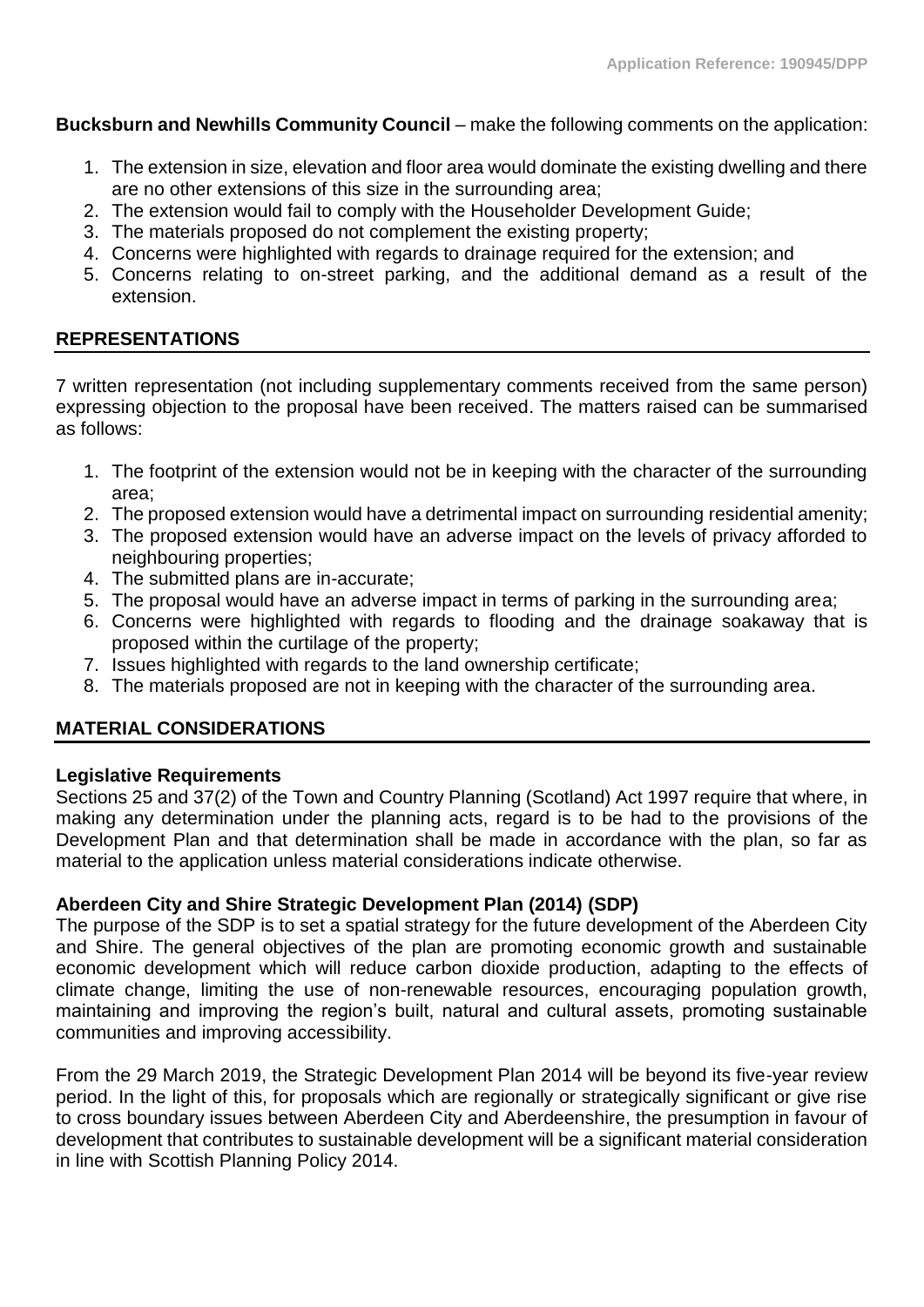The Aberdeen City Local Development Plan 2017 will continue to be the primary document against which applications are considered. The Proposed Aberdeen City & Shire SDP 2020 may also be a material consideration.

# **Aberdeen Local Development Plan (2017) (ALDP)**

- H1: Residential Areas
- D1: Quality Placemaking by Design
- NE6: Flooding, Drainage and Water Quality

# **Supplementary Guidance (SG)**

• Householder Development Guide (HDG)

# **EVALUATION**

# **Aberdeen City and Shire Strategic Development Plan (2014)**

In terms of assessment against the Strategic Development Plan, due to the small scale of this proposal the proposed development is not considered to be strategic or regionally significant, or require consideration of cross-boundary issues and, therefore, does not require detailed consideration against the SDP

## **Principle of Development**

The application site is in a residential area, whereby Policy H1 of the ALDP is applicable and the proposal relates to householder development. Householder development would accord with this policy in principle if it does not constitute over development, adversely affect the character and amenity of the surrounding area, and it complies with the Supplementary Guidance, in this case the Householder Development Guide (HDG). These issues are assessed in the below evaluation.

## **Design and Scale**

To determine the effect of the proposal on the character of the area it is necessary to assess it in the context of Policy D1 of the ALDP. This policy recognises that not all development will be of a scale that makes a significant placemaking impact but recognises that good design and detail adds to the attractiveness of the built environment.

The proposed extension would be compatible in design and scale to the original dwelling in terms of height, location and its form, which would utilise materials that would be similar to other extensions found in the surrounding area. Several properties have been extended to varying scales and designs, including a large 2 storey extension immediately adjacent to the application site. The extension would not result in the footprint of the dwelling being doubled (following the submission of amended plans – which indicate an existing floor layout of approx. 82sqm and whereas the proposed floor area of the extension would be approximately 79 sqm. Also, less than 50% rear garden ground would be covered by development (including the recently constructed garden shed – which was erected as permitted development). The extension would therefore be compliant with the aspirations and criterion as set out in the HDG. The proposal would therefore not constitute overdevelopment, in compliance with Policy H1 of the ALDP and the HDG and designed with due consideration for its context in accordance with Policy D1 and the HDG.

## **Amenity**

The proposed extension, due to its location within the site and relative to boundaries, the size of adiacent plots and overall design would not adversely affect the level of privacy afforded to any neighbouring residential property. It should also be noted that the design has been amended to remove windows from the northern elevation. Of the two windows on the side elevation facing 16 St John's Road, one would serve a bathroom, with the other window looking onto the gable wall of the adjacent property. Whilst this would offer an opportunity to overlook part of the neighbouring garden ground of 16 St John's Road, it is not considered to be to such an adverse extent that would warrant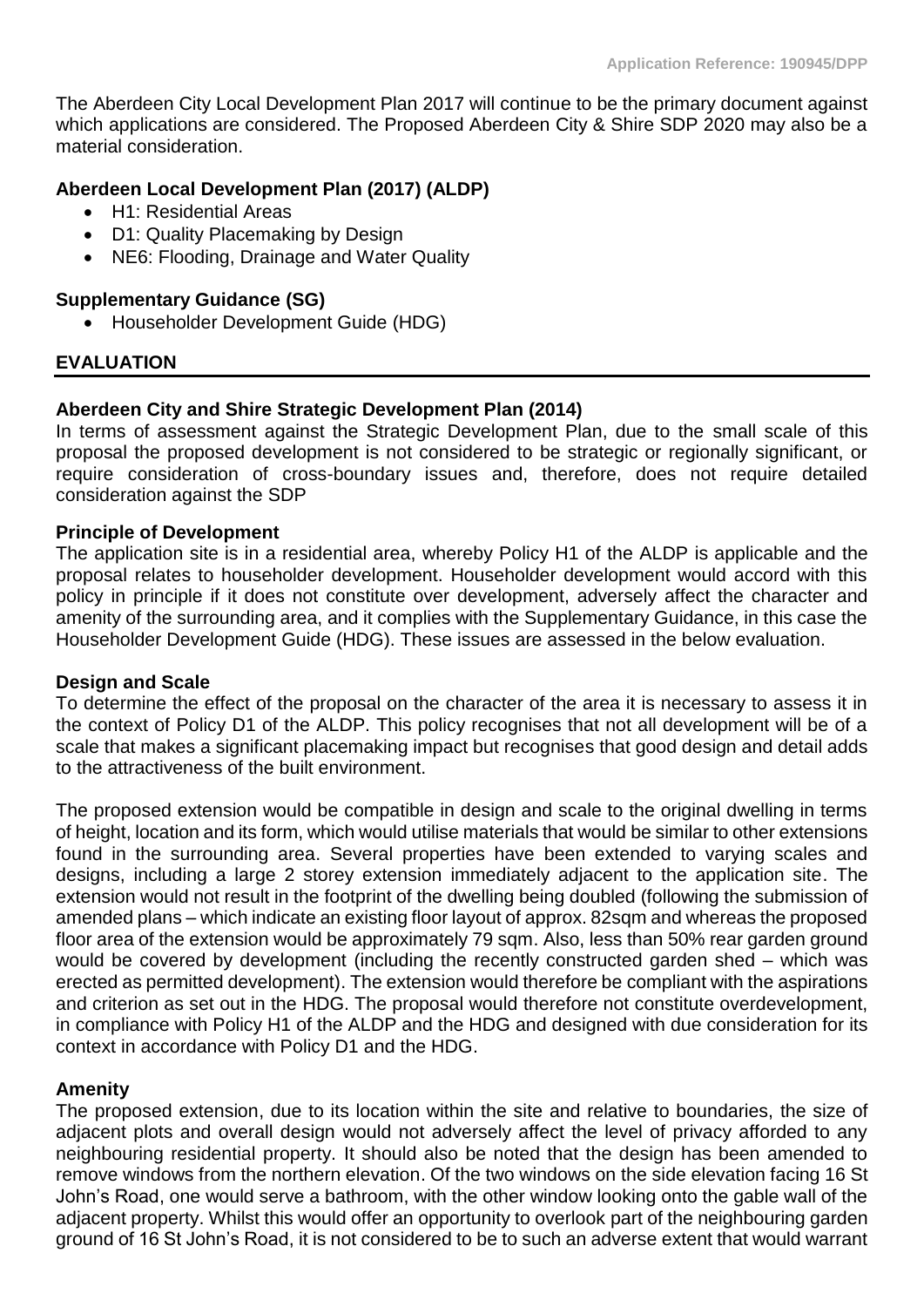refusal of planning permission. The windows and door on the rear elevation would offer no worse overlooking than from the existing property and are also considered acceptable in this instance. There would also be no adverse impact in terms of overshadowing or loss of sunlight to neighbouring properties due to distance to the boundaries and size/ overall scale of the extension. The proposal is therefore considered to comply with Policies H1 and D1 of the ALDP, and the SG.

### **Other Matters**

Initially, officers in Roads Development Management requested that a parking survey be submitted due to the lack of off-street parking on site. This was submitted by the applicants, which showed a survey that was undertaken in an evening, with sufficient capacity for parking in the surrounding road network. Subsequently, there is no objection to the application from a parking or road safety perspective.

In terms of the proposed soakaway, it is noted that this is located more than 5m from each boundary, which would comply with Building Regulations. It is not anticipated that this arrangement would result in any increased flood risks to properties in the surrounding area and as a result there would be no conflict with Policy NE6 of the ALDP.

# **Matters Raised by the Community Council**

The matters raised can be addressed as follows:

- 1. The above evaluation has demonstrated that the proposed extension, as amended, is appropriate for its context, and would not have an adverse impact on the character and appearance of the surrounding area;
- 2. With the amendments to the size and design of the extension, the proposal complies with the general aims of the HDG for the above reasoning;
- 3. The proposal has been amended to include a grey dash render, which is considered to be appropriate for the surrounding context – as discussed above;
- 4. The drainage information has been reviewed by officers in Roads Development Management, where it was concluded that the proposal would not have an adverse impact on the surrounding area – as discussed above;
- 5. The proposal, and submitted parking survey, has been reviewed by officer in Roads Development Management, who are content that there are sufficient parking facilities in the surrounding area to accommodate any additional demand resulting from this extension.

## **Matters Raised in Letters of Objection**

A number of the comments raised echoed those of the Community Council, and can be addressed as follows:

- 1. Discussed in point 1 above
- 2. Discussed in the amenity section of the evaluation;
- 3. Discussed in the amenity section of the evaluation;
- 4. The plans, as amended, are an accurate reflection of what is being proposed;
- 5. Discussed in point 5 above
- 6. Discussed in point 4 above, and within the evaluation;
- 7. This is a legal matter, and not a material planning consideration. The applicants have legally certified that they are the sole owner of the land; and
- 8. Discussed in point 3 above.

## **RECOMMENDATION**

Approve Unconditionally